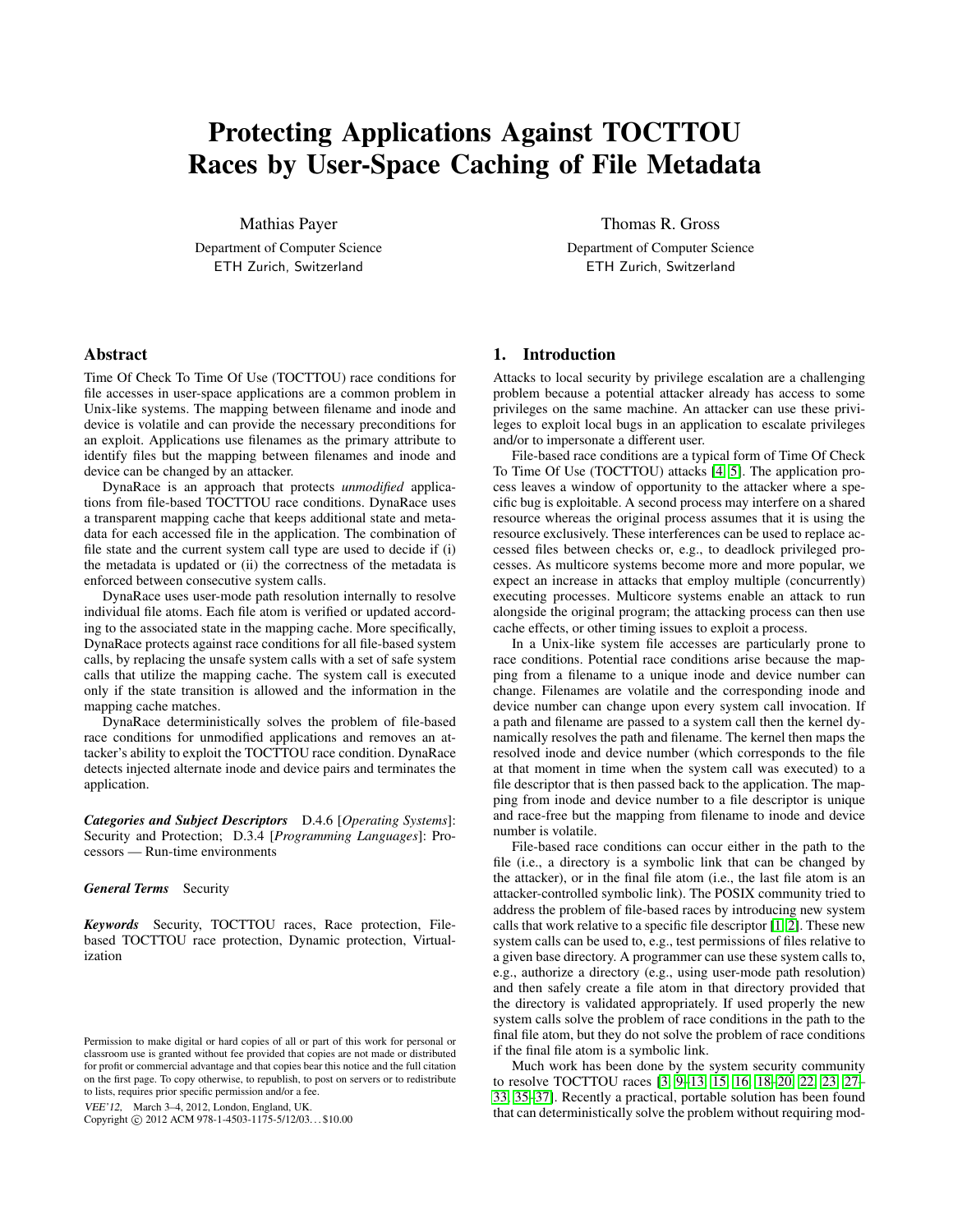ifications to the kernel or its API: user-mode path resolution [\[30\]](#page-11-11). This solution, however, suffers from a serious drawback: a programmer must manually identify and modify all pairs of system calls that are vulnerable to TOCTTOU races.

DynaRace builds on and extends user-mode path resolution by removing the burden of manual program modification. DynaRace deterministically performs safe user-mode file path resolution<sup>[1](#page-1-0)</sup> for *unmodified* applications by applying some user-defined action to every atom along the file path in a race-free manner. The key idea is that DynaRace defines user-defined actions such that they guarantee that the metadata of file atoms do not change between invocations of vulnerable system call sequences. DynaRace then dynamically intercepts and replaces these vulnerable sequences with their deterministically-safe alternative. To this end, DynaRace maintains a cache holding the metadata of accessed files and a state machine that quickly identifies periods of vulnerability.

DynaRace is an approach that protects unmodified applications from file-based TOCTTOU race conditions. DynaRace adds a hidden layer between the unmodified application and the operating system that keeps state and metadata in a mapping cache for all accessed files. This mapping cache is used to verify the integrity and consistency of consecutive file accesses according to a state machine. Each accessed file has an associated state. The mapping cache is either updated with the current metadata or the existing metadata is enforced for the accessed file according to the state of the file. Each file can be in four different states: *new* for new files, *update* for files where the metadata is updated between system calls, *enforce* for files where the cached metadata is enforced between system calls, and *retire* for files that are no longer used in the application.

Individual unsafe system calls like access followed by open are redirected dynamically to race-free implementations. These race-free implementations are part of the DynaRace framework. They check the state of the file according to the internal mapping cache and the state machine. If the system call executes without a race condition then the mapping cache is updated and the result of the system call is returned to the application.

Our implementation prototype uses user-space binary translation and system call interposition to weave a deterministic race protection framework into the application. An important aspect of our implementation prototype is that neither the application nor any library must be aware of the safe system calls. The system call replacement system works in the background of the process without any coordination. The user-space application can use unsafe system calls and our approach ensures that no file system race conditions are possible.

The contributions of this paper are as follows:

- 1. DynaRace, a lightweight approach to protect unmodified applications from file-based race conditions.
- 2. An evaluation and discussion of a DynaRace prototype implementation.

DynaRace keeps state and metadata for each accessed file in an intermediate layer between the application and the operating system. DynaRace redirects all file-based system calls to a stateful inspection framework. This inspection framework uses a state machine and the cached metadata to validate that the metadata of a file has not changed between system calls that test file properties and system calls that use or change files or file metadata.

# 2. Attack model and background information

This section describes the attack model used for the DynaRace approach and presents background information on file-based TOCT-TOU race conditions. File-based race conditions enable an attacker to escalate privileges, e.g., to access, read, or write privileged files.

# 2.1 Attack model

An attacker has user-access to the system and tries to escalate privileges. The user has no root-privileges and the attacker has no direct hardware access. The DynaRace protection runs with the same privileges as the protected application. A successful attack breaches the security of the application and enables additional privileges to the attacker. DynaRace terminates the application if an attack is detected; denial of service attacks are not part of the attack model.

# 2.2 File-based TOCTTOU race conditions

[Table 1](#page-1-1) shows a classic TOCTTOU race condition presented by Mazières et al. in [\[19\]](#page-11-12). A privileged (SUID) garbage collector script cleans the /tmp directory. An attacker prepares a temporary directory containing an empty file with the same name like the target file. The script reads the directory and relies on the fact that the directory will not change between individual system calls. The attacker removes the temporary directory and replaces it with a link to an existing directory. The script then deletes the file with the same name in the privileged directory.

| SUID program            | <b>Attacker</b>                                                                                                            |
|-------------------------|----------------------------------------------------------------------------------------------------------------------------|
|                         | $\frac{m k dir("/tmp/x")}{creat("/tmp/x/passwd")}$                                                                         |
|                         |                                                                                                                            |
| readdir("/tmp")         |                                                                                                                            |
| lstat("/tmp/x")         |                                                                                                                            |
| readdir("/tmp/x")       |                                                                                                                            |
|                         | $\begin{array}{l} \texttt{rename}(\texttt{"/tmp/x", "/tmp/y"}) \\ \texttt{synlink}(\texttt{"/etc", "/tmp/x"}) \end{array}$ |
|                         |                                                                                                                            |
| unlink("/tmp/x/passwd") |                                                                                                                            |
|                         |                                                                                                                            |

<span id="page-1-1"></span>Table 1. A potential attacker can race against the privileged application and delete a critical system file.

[Table 2](#page-1-2) shows a typical TOCTTOU race condition presented in [\[5\]](#page-10-1). The access system call is used to check permissions of the user in a SUID program. A privileged application relies on the fact that the mapping from a file to an inode and device id remains the same over subsequent system calls. An attacker replaces the file with a link to a privileged file. The privileged application then uses the sensitive file instead of the original file that was authenticated.

| <b>SUID</b> program | Attacker                  |
|---------------------|---------------------------|
| access("file")      |                           |
|                     | unlink("file")            |
|                     | link("sensitive", "file") |
| $fd = open("file")$ |                           |
| $read(fd, \ldots)$  |                           |

<span id="page-1-2"></span>Table 2. A potential attacker can race against the privileged application and read a privileged file.

# 3. The DynaRace approach

DynaRace adds a hidden abstraction layer between the application and the operating system. This abstraction layer keeps track of all file-based system calls and keeps information about accessed files and directories in a metadata cache. The monitoring of all file-based

<span id="page-1-0"></span><sup>&</sup>lt;sup>1</sup> See [\[30\]](#page-11-11) for a detailed description of user-mode path resolution.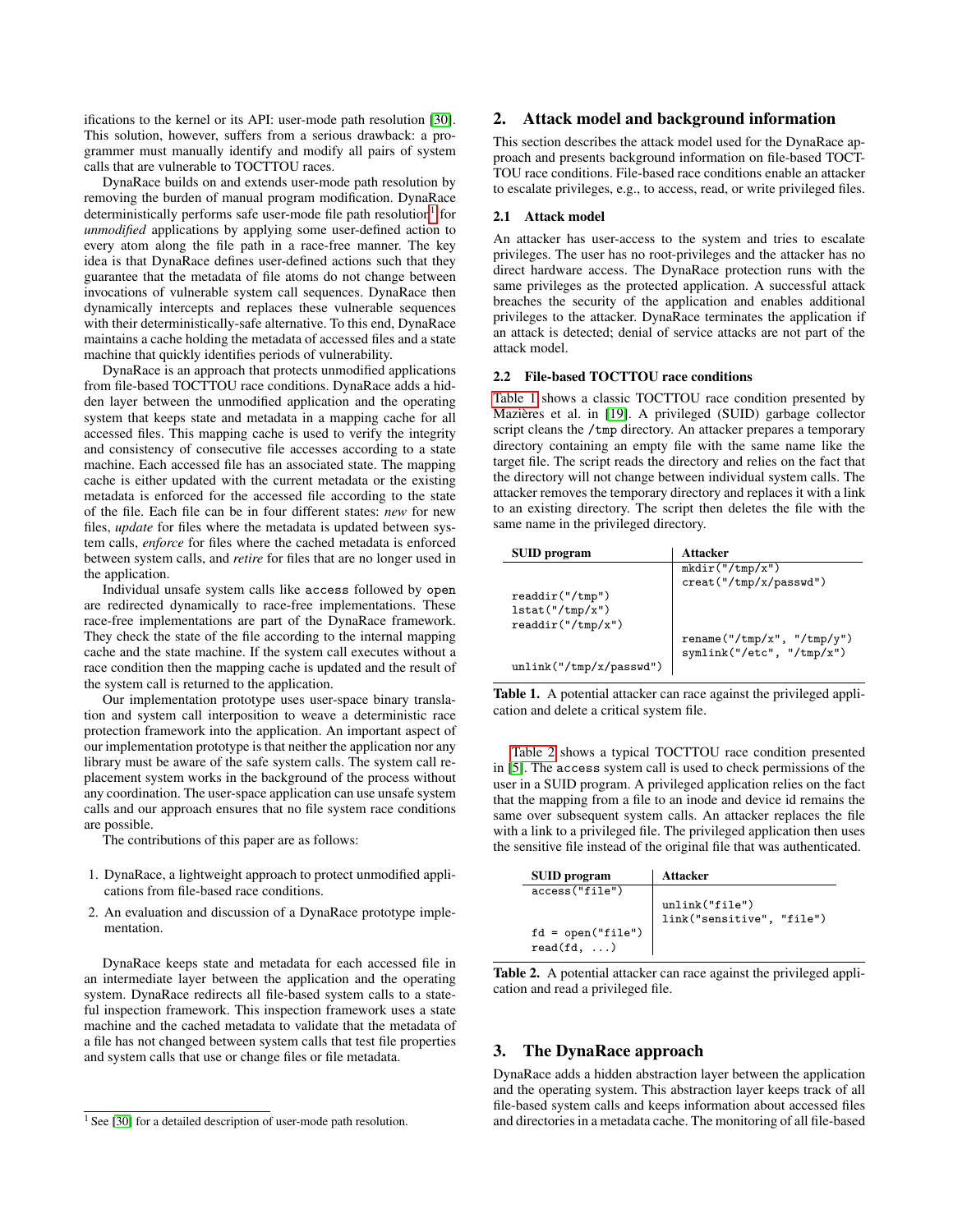system calls allows DynaRace to keep track of all directories and files that are accessed. Our implementation prototype extends a dynamic system call interposition framework to dynamically monitor all file-related system calls of an application as well as all loaded **libraries** 



<span id="page-2-0"></span>Figure 1. Execution *without* DynaRace checks for file-related system calls.

[Figure 1](#page-2-0) shows a system without DynaRace. Potentially unsafe system calls are executed directly by the kernel without additional checks for race conditions. Each system call is executed in isolation and without knowledge of the results of prior system calls. Applications without special checks (e.g., storing file state internally, or checking for safe accesses using hardness amplification, see [Sec](#page-9-0)[tion 7.5\)](#page-9-0) for these unsafe system calls are prone to race conditions.



<span id="page-2-1"></span>Figure 2. Overview of the DynaRace approach.

[Figure 2](#page-2-1) shows the DynaRace system. All file-related system calls are intercepted using system call interposition and are redirected to the DynaRace module. DynaRace keeps state for each accessed file and dynamically checks for file-based race conditions. Unsafe system calls like access followed by open are replaced dynamically with the new and safe race-free sequence of system calls. File-based system calls are no longer executed in isolation but use the state and metadata from prior system calls to validate the current system call. Neither the application nor any library must be aware of the safe system calls. The system call replacement system works in the background of the process without any coordination. The user-space application can use unsafe system calls and DynaRace ensures that no file system race conditions are possible. Due to the replacement strategy of system calls DynaRace can be applied to pre-existing libraries and applications. The DynaRace module works as an independent additional module and can be used in combination with other approaches.

Filenames and directory names can be changed by a concurrent process, e.g., by using symbolic links to redirect a file to a different location. The presented approach uses two security concepts: (i) A chain of trust of known directories from the root directory (/) to the directory of the file is constructed by iterating through all the different file atoms. This chain enables the use of the new system calls that are relative to a specific directory. (ii) A threadlocal transparent mapping of file statistics that keeps track of all accessed, opened, stated, and modified files.

## <span id="page-2-3"></span>3.1 File states

The general rewriting policy for unsafe system calls replaces an unsafe system call with a set of dynamic atomic checks. These checks ensure that if a filename is equal to an already accessed filename then the following open system call can rely on the subsystem to ensure that the files are also equal.

Equality is defined as *same inode number, device id, and parent directory* for existing files. For files that do not exist equality is defined as *same parent directory and an error code*. The file metadata that is stored in the mapping cache must contain the complete metadata to show equality between different files or, if the file does not exist, information about the base directory and the fact that the file does not exist. The metadata of a file includes a pointer to the metadata of the directory of the file.

Every file that is accessed has an associated state. Depending on the system call that is executed on the file and the state of the file different checks are executed.

[Figure 3](#page-2-2) shows the different states and the checks that are executed during a transition. Nodes correspond to the states with associated checks and edges to different groups of system calls that force transitions between states. The three states are *update*, *enforce*, and *retire*. A file can be in any of these three states if the same filename has already been used in the program, or in the start state *new* if the file is used the first time.



<span id="page-2-2"></span>Figure 3. State machine with file states and dynamic checks.

The edges of the state machine correspond to different groups of system calls. The transition from one state to another depends on the system call and the current state. The system calls are separated into different sets depending on their function:

Test: the application uses system calls in this set to gather information and to check file metadata (e.g., permissions, or status).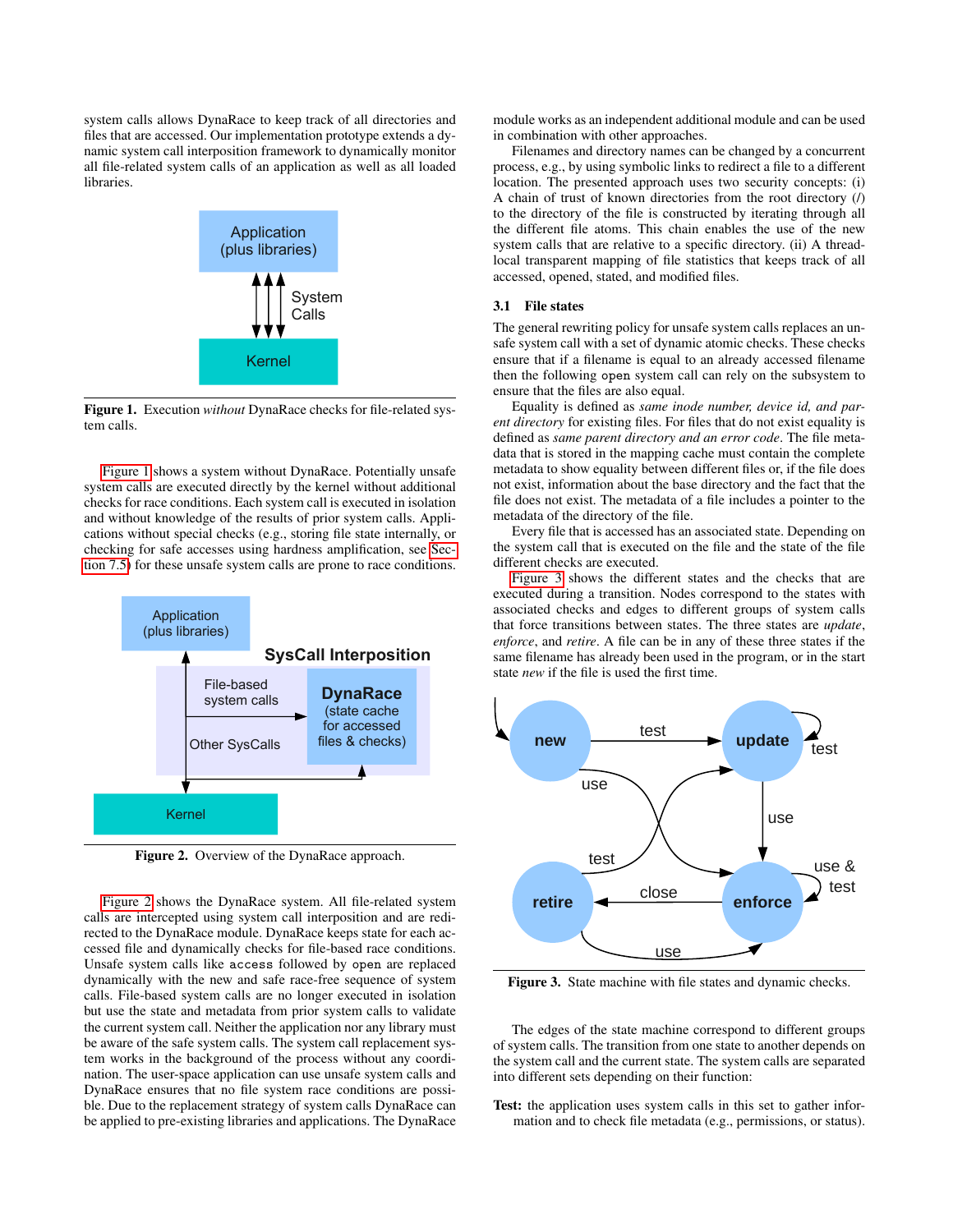The system calls in this group do not change the file or any associated metadata. Examples for *test* system calls are access or any of the stat system calls.

- Use: this group of system calls works with files or changes filerelated metadata. The system calls in this group modify the file or the associated metadata. Examples for *use* system calls are open, creat, or chmod.
- Close: the group of system calls that closes or deletes files: close, unlink, and unlinkat. The application uses these system calls to close or delete files. These system calls signal the kernel that the application no longer works with the specified files.

Depending on the prior state of the file and the new state (as determined by the system call) a set of checks is executed. The metadata is updated if the file has not been changed by the application (e.g., in the states new, update, and retire). If the file transitions from the update state to the enforce state (or stays in the enforce state), then DynaRace enforces the correctness of the available metadata. If the file is a new file that has not been used by the application then DynaRace adds the metadata into the metadata cache. If the file has been closed then DynaRace updates the metadata and warns if there is a mismatch in the metadata cache. This "check and warn" case is used for files that have already been used in the application but were closed.

The state machine in [Figure 3](#page-2-2) is updated depending on the type of the system call.

- Update: all state transitions that end in the update state (*new*  $\rightarrow$ *update, retire*  $\rightarrow$  *update*, and *update*  $\rightarrow$  *update*) update the information of a file in the metadata cache or create a new entry for a new file in the metadata cache. This state gathers information about the different files used in the application.
- Enforce: whenever a file is used (i.e., either the file itself or the metadata of the file changes) in the application then the state of the file changes to enforce. Enforce ensures that the application can always work with the same file. DynaRace enforces equality if valid information about the file is available in the metadata cache (this holds for the transitions  $update \rightarrow enforce$  and *enforce*  $\rightarrow$  *enforce*). If a system call of the use group is used for a new file ( $new \rightarrow enforce$ ) then DynaRace adds the information to the cache and changes the state of the file to enforce. If a file has been closed by the application and a system call of the use group is executed (*retire* → *enforce*) then DynaRace checks and updates the metadata and emits a warning if there is a mismatch between the cached and the current information.
- Retire: a file ends in this state if it has been closed or discarded by the application (*enforce*  $\rightarrow$  *retire*). This special state discards and retires files that are no longer used by the application after they have been in the enforce state.

The retire state offers the possibility to retire files that are no longer used by the application. A retired file can be changed by a concurrent process without a security violation. This feature is important to enable ownerships transfers like, e.g., log rotation. Process  $P_1$  checks and opens a log file for writing. A second process  $P_2$  rotates the logs (compresses the open log and creates a new, empty log file). Process  $P_2$  then signals process  $P_1$  to reopen its log files. Process  $P_1$  closes the log file (thereby retiring the metadata information), checks, and reopens the new file.

# <span id="page-3-0"></span>3.2 File resolution

All file-based system calls are replaced by safe handler functions that dynamically use the mapping cache to verify that identical filenames conform to the same file identified by a unique inode number and device id. File resolution is performed in a manner similar to the chk use algorithm presented by Tsafrir et al. [\[29,](#page-11-13) [30\]](#page-11-11). Dyna-Race uses the user-defined function in the chk use algorithm to verify and update the mapping cache as the file is resolved atom by atom. The handler functions resolve files in the following way:

- 1. Split path names into (i) a directory path that contains the directory and (ii) the actual filename.
- 2. Rewrite relative directory path names to absolute paths according to the current working directory.
- 3. Identify and check the directory using the directory path.
	- (a) If the directory path is already in the mapping cache then the handler function can open the directory and verify that the current directory and the data in the mapping cache are identical.
	- (b) Otherwise the handler function builds a chain of trust from the root of the file system to the directory path by opening every single directory on the way and adding the information about the directory to the mapping cache, e.g., for /var/tmp/file the directories /, var relative to /, and tmp relative to /var are checked and added to the mapping cache.

This function returns a file descriptor that can be used for system calls relative to the verified directory.

4. Next the filename is resolved using the resolved and checked directory. The file is opened and parameters are checked in the handler function (using the new relative system calls openat and fstat64). If the file is already in the mapping cache then the handler function ensures that the current file and the cached metadata is identical. Otherwise the new file information is added to the mapping cache.

If there is a mismatch between any metadata of either a directory or the file then the application is terminated with a race warning. After the file is resolved the system call handler is executed. This handler might then add new file information to the mapping cache or change existing information, according to the system call that is executed.

# 4. Implementation

The current prototype implementation of DynaRace relies on several software layers. A binary instrumentation toolkit detects and rewrites all unsafe system calls related to file handling. These system calls are then redirected transparently to the DynaRace module. The application (and all libraries used by the application) still issue the original (unsafe) system calls. Using binary rewriting, Dyna-Race keeps track of all accessed directories and files.

DynaRace extends the interposition layer from the libdetox framework [\[21\]](#page-11-14) to check all system calls that modify files. All system calls that execute unsafe file operations are redirected to special handler functions. Each handler function handles one system call. These handler functions either (i) update the mapping cache between filenames and inode and device information for files that have not been used before, or (ii) use available information in the mapping cache to ensure that the filename still maps to the same physical file.

Related work [\[15,](#page-11-1) [28,](#page-11-15) [35\]](#page-11-9) often matches specific predefined pairs of system calls to identify potential races. DynaRace introduces a new mapping cache that keeps track of all accessed files; all file-related system calls are rewritten to use this new mapping cache. This approach detects potential race conditions between any combination of file-related system calls.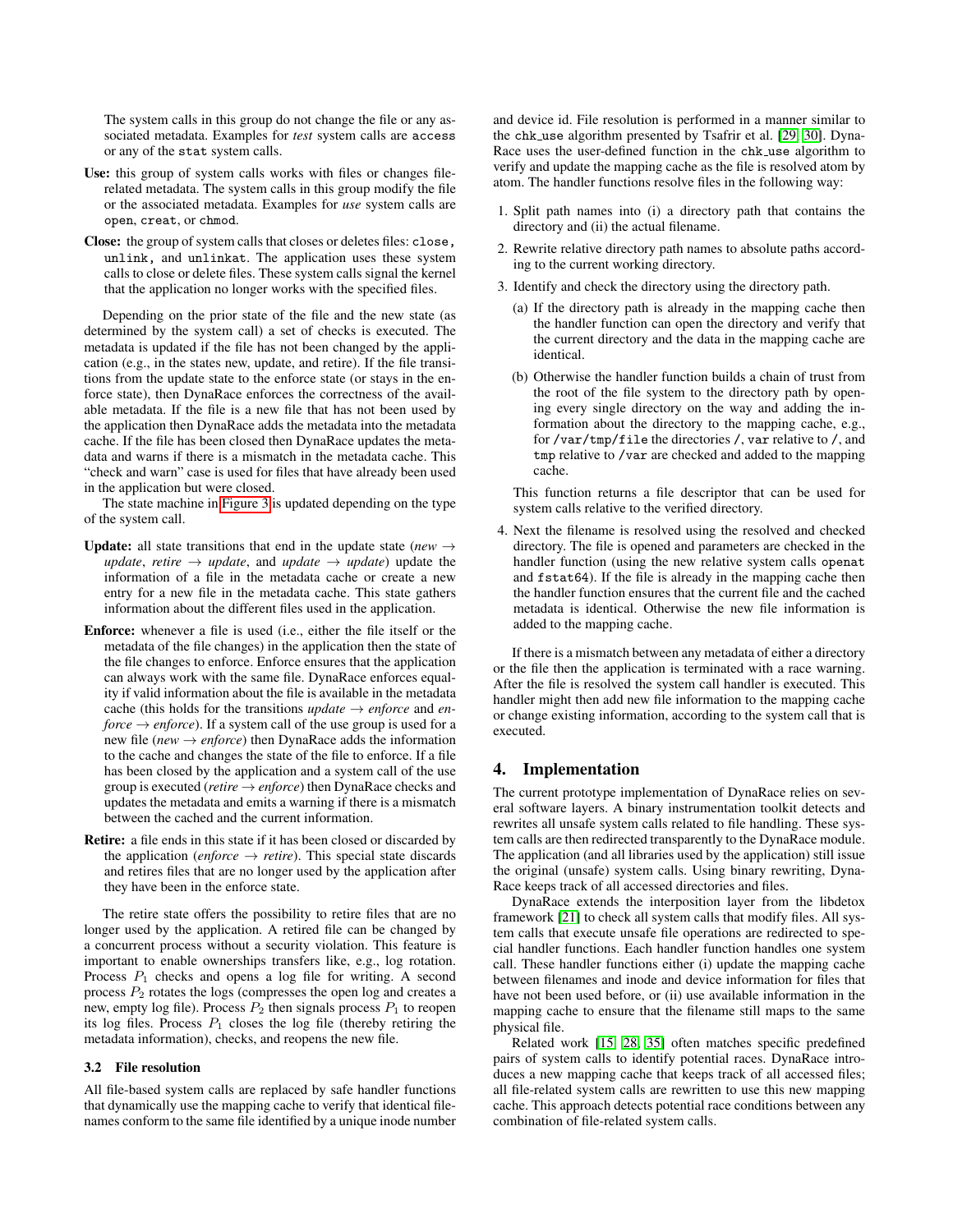The handler functions first resolve the file according to [Sec](#page-3-0)[tion 3.2](#page-3-0) and then check the actual system call or rewrite specific parameters. Handler functions exist for the following system calls:

Test: the following system calls are in the *test* group:

- stat\*: all stat related system calls (e.g., stat, stat64) are rewritten to ensure that the specified file ends up in the cache. fstat64 is used as the actual system call.
- access: this unsafe system call has no replacement that uses a file descriptor, so the handler function implements this system call using fstat64.
- Use: the following system calls are in the *use* group:
	- open: check flags, if O CREAT is used then the handler ensures that O EXCL is set as well, handling potential errors. openat is used as the actual system call, relative to the current directory.
	- creat: reuses the check for the open system call.
	- chmod: the handler ensures that the current metadata of the modified file is equal to the cached metadata and changes the system call to use fchmod with the tested file.
- Close: the following system call is in the *close* group:
	- close: the handler closes the file and reduces the number of open instances of the current file. If the counter reaches 0 then the file enters the *retire* state.

[Section 3.1](#page-2-3) explains the different states in more detail. The current implementation prototype emits a warning and terminates the application if an unimplemented system call is used, but the implementation can easily be extended to include other system calls as well.

DynaRace is released as open source. The prototype implementation is included as a module of the libdetox binary translation framework. The source code can be downloaded from the libdetox homepage at <http://nebelwelt.net/projects/libdetox>.

#### 4.1 Tracking of file states and metadata

A transparent file mapping cache keeps the information of all used files and directories. This file mapping cache enables a secure way to identify files and is used in the handler functions of unsafe system calls. These handler functions rely on the file mapping cache to identify files that have already been used in earlier system calls, e.g., a rewritten open system call that is preceded by a (rewritten) access system call uses the file mapping cache to ensure that if the filenames passed to the system calls are equal then the files themselves are also equal.

The data structure for file entries contains the following fields:

- state: the current state of the file. Possible states for files are either *update*, *enforce*, *retire*, or *new* (see [Figure 3\)](#page-2-2). Directories are in one of two possible states. A directory is either accessible or in an error state.
- nropen: the number of open file descriptors for this file that are in use by the application. A file can only transition to the *retire* state if all open instances of a file are closed.
- fd: this field contains either 0 if the file is OK, the open file descriptor if the file is currently opened for DynaRace checks, or the error code if the file is invalid.
- filename: a string that contains the file atom for files or the full path for directories.
- stat: holds the result of the fstat64 system call when the file was last accessed. This field is used to check equality of files.

dir: a pointer to a file data structure that contains information about the directory of the file. A file is always verified alongside the directory that it is in.

The file mapping cache is constructed lazily. Whenever a new file is used by the application then the file's metadata and state are added to the mapping cache. If a file or directory is reused then the current state of the file system must conform to the data in the mapping cache. The handler functions update the mapping cache for system calls that change metadata after the system call is executed but before control is returned to the translated application.

#### 4.2 File resolution

File resolution is split into two steps according to [Section 3.2.](#page-3-0) The first step constructs an authenticated chain from the directory of the file to the root of the file system to authenticate the path. The second step uses the base directory to authenticate the remaining file atom (the last component in the path) against the already authenticated base directory using the new file-based race-free system calls. The following sections discuss the implementations to resolve directories and file atoms.

### <span id="page-4-0"></span>4.2.1 Directory authentication

Path authentication starts with a full path and recursively authenticates single directories moving towards the root directory. The recursive function first checks if the current directory is already in the cache, otherwise a new cache entry is constructed. Newly constructed entries are linked to the parent directory, and the correct parent directory is also verified. Each directory is stored in the cache with the full path to enable a fast lookup.

Directory authentication is implemented using an approach similar to chk use [\[30\]](#page-11-11). chk use consumes a path one atom at a time, starting with the root directory. The intention of chk use is to specify a check function (e.g., access), and a use function (e.g., open) which are then executed after another in a race-free way. Dyna-Race uses the chk use function to authenticate the directory by traversing the path one atom at a time and inserting the metadata information of each sub-path into the cache.

A notable difference to the original chk use implementation is that DynaRace uses the new system calls like openat to traverse the directory path. This setup removes the need to change the current working directory of the process in the chk\_use function and allows DynaRace to support multiple concurrent threads.

The path authentication function checks each directory once. If the check fails then an error is recorded in the list of paths. If there is an error during the authentication of the chain then this error is propagated upwards to the initial directory (and to the caller as well).

Path authentication takes a full absolute path as an argument and returns either a valid open directory or an error. The opened directory can be used for further authentication of files in that directory.

# <span id="page-4-1"></span>4.2.2 File authentication

File authentication takes an authenticated directory and authenticates a file atom in that directory. This function keeps track of the state of individual files and validates correctness according to [Fig](#page-2-2)[ure 3.](#page-2-2) New files are initialized and added to the list of accessed files, existing files are authenticated according to their current state and the target state.

File authentication first searches the list of already accessed files using the authenticated directory and the file name. If there is a cache hit then the file metadata is either updated or verified according to the state of the file. If the directory and the file are not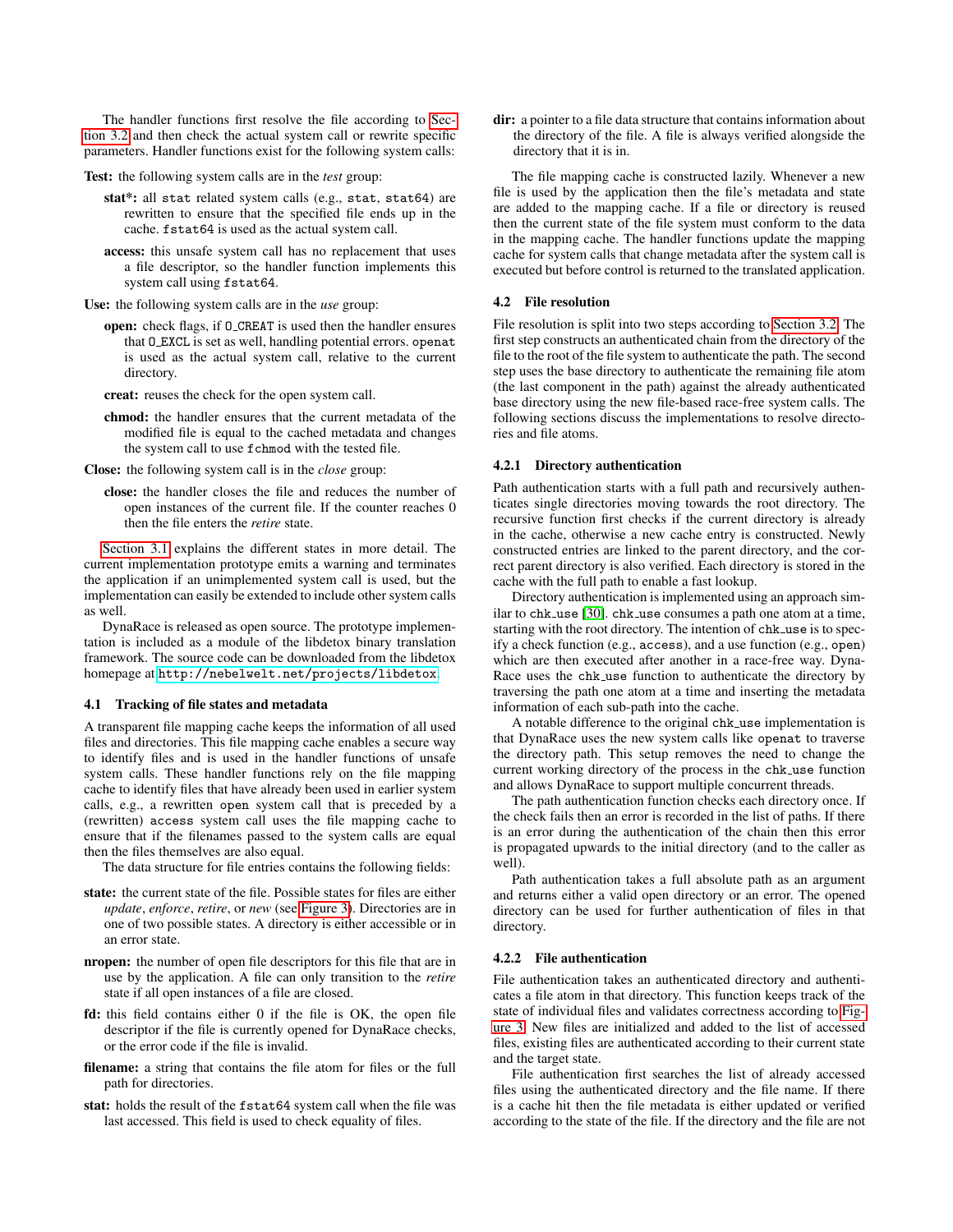in the cache (i.e., this combination is used for the first time) then a new entry is constructed with the available information.

This function throws two types of warnings. The first type warns if a file was changed by an external process during the runtime of this process. This type of warnings shows potential attacks against the program that were fixed. The second type warns if files are used without validation (e.g., opening files without checking the permissions first). This type shows protocol violations by the application. If a race attack is detected (i.e., the cached information changes in the *enforce* state) then the application is terminated.

# 4.3 Replacing system calls

The system call interposition framework checks all system calls and redirects all file-based system calls to handler functions. These handler functions implement the DynaRace core and keep state for each accessed file and all used directories.

The handler functions use directory authentication from [Sec](#page-4-0)[tion 4.2.1](#page-4-0) and file authentication from [Section 4.2.2](#page-4-1) to update the state cache of individual files and directories. These authentication functions abstract the bookkeeping problem and enable clean and simple handler functions.

The current implementation provides handler functions for the stat, access, open, creat, chmod, and close system calls. This section shows one system call from each state, access for the *update* state, open for the *enforce* state, and close for the *retire* state. Functions of the form systemcall\_int (e.g., fstatat\_int, openat int, close int) are helper functions in the virtualization layer that execute the real system calls.

The prototype implements a subset of all file-based system calls. Missing system calls can be added using the available authentication functions and the existing handler functions.

# 4.3.1 access system call

The access system call handler intercepts access system calls and rewrites them dynamically to use fstat64. The handler function takes the given filename and splits it into an absolute pathname (resolved using getcwd if the path is relative) and a file atom.

The absolute path is authenticated according to [Section 4.2.1.](#page-4-0) All directories on the path are consequently added to the directory cache. Directory authentication returns an open file descriptor for the directory of the used file. This file descriptor is then used to execute a fstat64 system call. The stat information is needed to construct the state information of the file atom. The file metadata entry is then constructed depending on the return values of directory authentication and the following stat system call using the file authentication function.

The stat64 struct contains all information needed to reimplement the access system call. A macro uses the stat information, the user id, and the group id to return the same information like the access system call. The return value of the access handler function is either an error value for invalid files or 0. The state update can trigger warning messages that are logged.

# 4.3.2 open system call

The open system call handler intercepts all open system calls and rewrites them to use the safe alternatives. The given pathname is split into a file atom and an absolute path similar to the access system call handler. The absolute path to the file atom is then authenticated using directory authentication.

The file atom is then opened using the openat system call relative to the authenticated base directory. If the application uses the truncate attribute to remove the file's contents then the attribute is removed from the executed open system call. The truncating is delayed until after the authentication and the update of the metadata. The handler function then updates file metadata using the file authentication function.

The handler function either returns an error value or the open file handle. If there are authentication errors then the program terminates. If the application opens unchecked files that are in the "new" state then DynaRace emits a warning (in the file authentication function).

# 4.3.3 close system call

Similar to the access and the open system calls, the close system call is redirected to a handler function. The close system call has the advantage that the file is already open and there are no potential race conditions when accessing this open file descriptor.

The handler function searches the cache using the unique inode number and device id. If the file is opened multiple times then the number of open files is reduced. If the last file descriptor of a specific file is closed then the state of the file is updated to the special *retire* state.

#### 4.3.4 New system calls

DynaRace can coexist with applications that already use new system calls that use relative directory file descriptors (accessat, openat, fstatat64, etc.). The new system calls are handled just like regular file-based system calls and redirected to a handler function by the interposition framework. The handler function then updates the file metadata and executes the new system call using the information provided by the application.

# 5. Implementation alternatives

Our prototype implementation of DynaRace uses and extends the libdetox binary rewriting framework for the execution of untrusted code. Three other implementation approaches are possible. The first approach extends the Linux kernel and implements the Dyna-Race approach, e.g., as a kernel module. The second approach extends the standard libc and implements the DynaRace approach on top of the library. The third approach uses the ptrace debugging framework to implement DynaRace in a concurrent process.

### 5.1 Kernel DynaRace implementation

An alternative implementation could extend the kernel with a module that implements the DynaRace approach and keeps a cache of accessed files on a per-application basis. This state cache could then be used whenever the application requests an unsafe system call.

An advantage of this implementation approach is that there is no overhead for binary translation and that the kernel can also keep track of all accessed files for all running applications.

A disadvantage is that a kernel-based implementation needs kernel level access. The kernel-based implementation can contain bugs and lead to exploits. Another point is that the Linux kernel already provides file-based system calls relative to open directories. These system calls can be used to implement safe applications. DynaRace is only needed for potentially unsafe applications. New functionality should only be added to the kernel if a user-space implementation is not feasible.

We argue that the risk of potentially exploitable code in the kernel is not worth the advantage of the lower overhead. In addition a user-space implementation is preferable if safe alternatives already exist in the kernel like the set of safe system calls that DynaRace uses.

#### 5.2 libc-based DynaRace implementation

A second alternative implementation could extend the standard libc library. This library contains wrappers for most of the file-based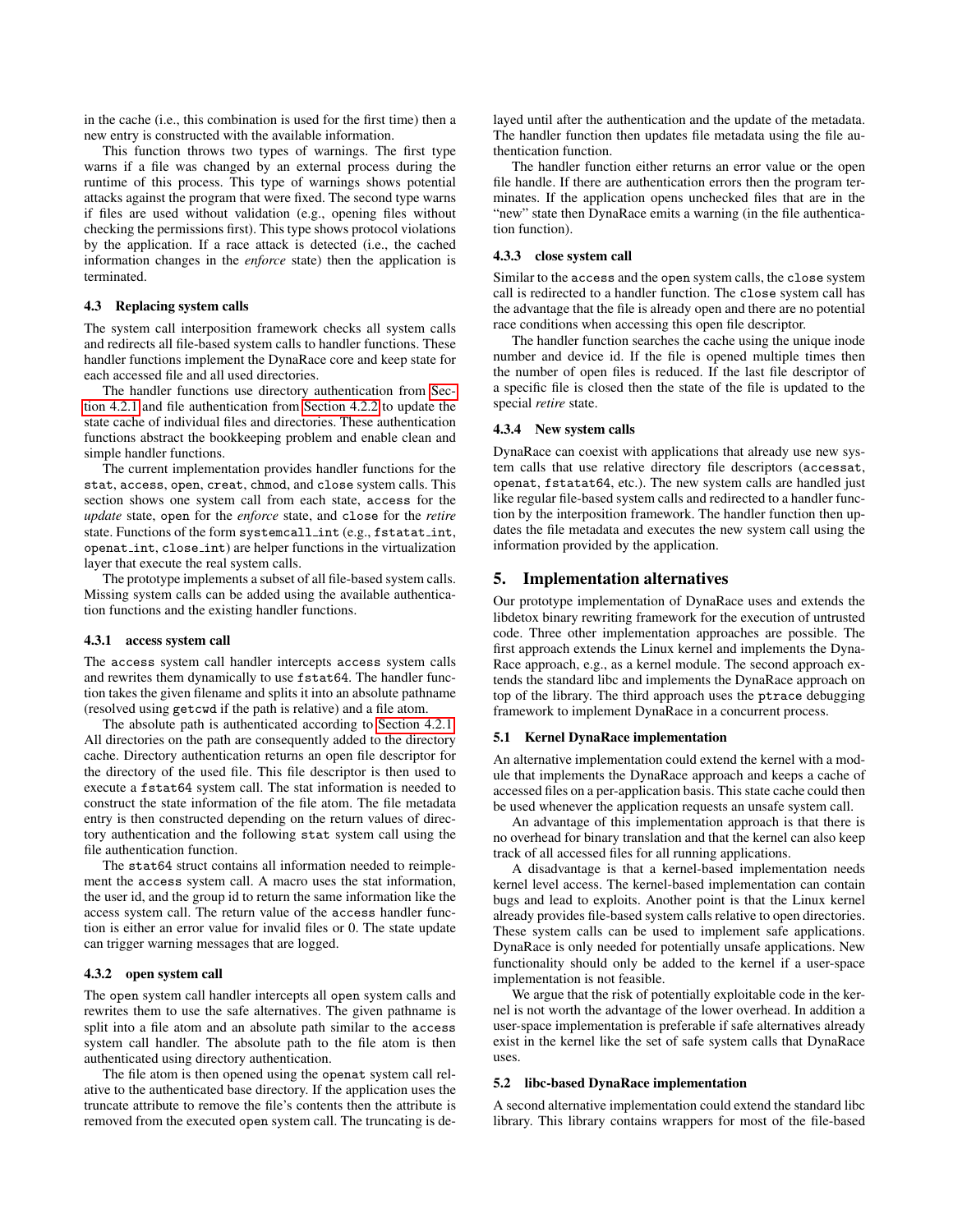system calls. These wrappers are then used by the application. The implementation would extend the wrappers for all file-based system calls to implement the DynaRace approach. A static cache of accessed files and states would be initialized during the standard libc initialization and used whenever a file is accessed.

An advantage is the lower overhead compared to our prototype implementation because no binary translation is needed to redirect and catch the system calls.

A disadvantage is that the application can still execute native system calls in using an unpatched ("third-party") library. This third-party library breaks the security of the race detection. A second potential problem is that the DynaRace race checks are executed at the same privilege level as the application. Our implementation uses binary translation for the application; the file-based system calls are then intercepted from the sandbox and redirected to the DynaRace implementation in the privileged part of the sandbox in user-space.

We argue that the risk of a third-party library that executes a direct system call is too high compared to the performance overhead for binary translation. A possible implementation should offer "complete" protection for all system calls, and not only the system calls that are executed through the libc.

### 5.3 ptrace-based DynaRace implementation

A third alternative implementation leverages the  $ptrace<sup>2</sup>$  $ptrace<sup>2</sup>$  $ptrace<sup>2</sup>$  system call to implement the DynaRace approach. A separate DynaRace process controls the target process and observes all system calls externally. The DynaRace process intercepts and inspects all filerelated system calls.

DynaRace replaces the unsafe system call with a piece of code that executes a set of safe system calls and some checks. The DynaRace process would inject that code into the running process and redirect the execution flow to the injected code. This injected code would then replace the original system call and return the result from the kernel to the unmodified application code.

An advantage of this approach is that the application does not need to be translated and virtualized. Depending on the implementation of the DynaRace process this setup could lead to some performance speed-up compared to our prototype implementation.

A disadvantage is that the DynaRace process must either stop the traced process upon every system call, a setup that leads to high context-switching overhead, or DynaRace must inject new code into the application that could lead to unwanted side-effects. The implementation of the DynaRace process and the code-injection technique is critical to keep the overhead low. Original system calls must be permanently redirected to injected code to reduce the task switching overhead between the DynaRace process and the application process. Another disadvantage is that the application process does not profit from the additional protection that the sandbox offers.

We argue that a feasible ptrace-based implementation will be too complex due to the need to inject code in the application domain. A virtualization-based implementation adds new code naturally and instruments the executed system calls using simple redirection. Binary rewriting tools provide additional opportunities for error checking that are hard to replicate with external debugging techniques like ptrace.

# 6. Evaluation

The DynaRace prototype is implemented on top of the user-space security toolkit libdetox. This section evaluates (i) the raw performance of the DynaRace prototype implementation using several microbenchmarks, (ii) end-to-end performance of the DynaRace prototype implementation using a complex Apache setup, and (iii) evaluates DynaRace using several application scenarios. The discussion of the application scenarios shows how DynaRace protects from file-based race attacks in these scenarios.

# 6.1 Performance evaluation

The set of features and the security guarantees raise the question about the total overhead for libdetox. Optimizations in the dynamic translation process result in an average overhead of between 6% to 9.3% for the SPEC CPU2006 benchmarks, depending on the set of security guarantees that is used [\[21\]](#page-11-14).

The prototype implementation of DynaRace is not yet optimized and there is potential to reduce the number of executed system calls and to use better data-structures for the mapping cache. [Table 3](#page-6-1) shows overheads for specific microbenchmarks depicted in [Listing 1.](#page-6-2) Every microbenchmark executes the code sequence 1,000,000 times in a loop. The microbenchmarks are executed on an Intel Core i7 950 CPU at 3.07GHz using a 64bit version of Ubuntu 10.10 and the most recent libdetox version 0.3.0. The benchmarks are compiled using gcc version 4.5.2.

```
/* 1) long test */if ( access (" input " , R_OK | W_OK )==0) {
  int f_w = \text{create("test", 660)};
  if (fw == -1) perror ("Create");
    int fr = open("input", 0);if (fr == -1) perror ("Open");
    close(fw);close(fr);} else {
  printf (" Unable to open dir ");
}
/* 2) access test */int j = \arccos(s'') input", R_Q(K | W_Q(K));
/* 3) open / close test */
int j = open (" input ");
close(j);
```
Listing 1. Microbenchmarks used for the evaluation (C code).

|                    | <b>Native</b> | libdetox           | <b>DynaRace</b> |
|--------------------|---------------|--------------------|-----------------|
| 1) long test       | 4.73ms        | 4.00ms             | 20.96ms(4.4x)   |
| 2) access test     | 1.59ms        | 1.62ms             | 6.11ms(3.8x)    |
| 3) open/close test | 1.93ms        | 1.00 <sub>ms</sub> | 6.90ms(3.6x)    |

<span id="page-6-1"></span>Table 3. Results of the microbenchmarks compared to native performance.

An interesting result of [Table 3](#page-6-1) is that libdetox is able to outperform the native execution for raw system call throughput in the open/close test. Two reasons for this behavior are (i) trace linearization inside the code cache (of the binary translator) for the translated standard libc function and (ii) the inlining of all system calls from the ld-linux.so library.

The DynaRace prototype implementation uses multiple system calls to verify that already accessed files have not changed between system calls. For new files additional system calls are used to

<span id="page-6-0"></span><sup>2</sup> The ptrace system call is used to remotely control a process. The tracing process can read and write memory locations and registers of the target process, controls signals and signal delivery, and can inspect system calls and parameters.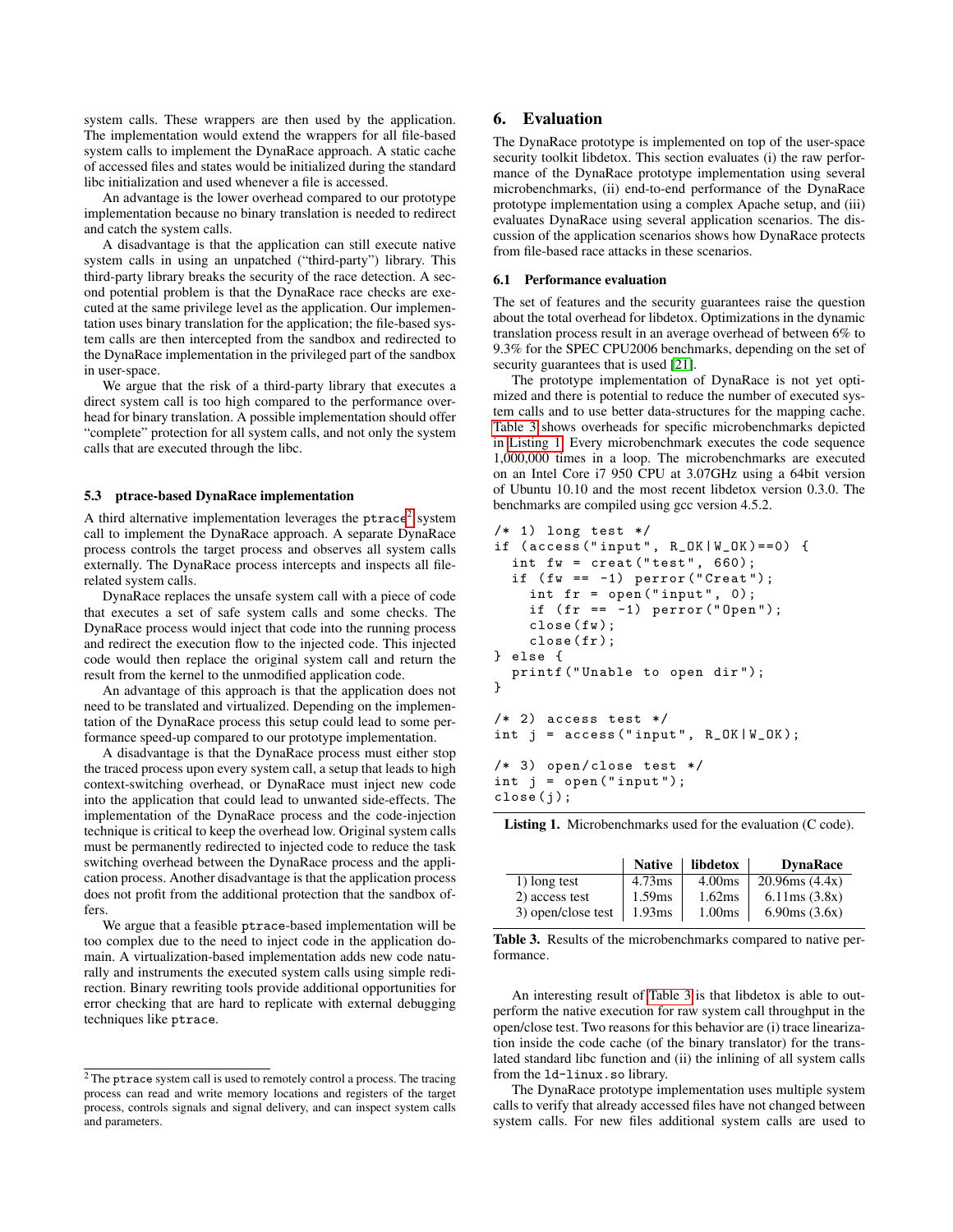gather information for the mapping cache. This setup leads to an overhead for file-based system calls of around 3-4x (for raw system call performance) to remove potential race conditions. Only the small set of file-based system calls that check or modify file metadata incur overhead. The overhead can be reduced through future optimizations that reuse more information or keep frequently accessed files open. All other (non file-related) system calls do not incur overhead.

The overhead is tolerable as system calls used to check the metadata of files and to open/close files are rare compared to read or write operations or computation. There is no overhead in the access to a file's data (e.g., reading from a file or writing to a file). Any overhead caused by DynaRace is associated with file metadata management. For most programs system calls that modify file metadata are not on the hot path. The time spent for I/O dominates the time spent for metadata management. The additional checks' overhead is small compared to the cost of a potential exploit.

#### 6.2 Apache web server study

This section presents an end-to-end performance evaluation using the Apache web server. The web server study compares the performance of a system with active DynaRace protection for the Apache server and all scripts to a system without DynaRace. This study shows the completeness and end-to-end performance of our prototype implementation. The study uses Apache 2.2 on 32bit Ubuntu 10.04 LTS on a Core i7 950 CPU at 3.07 GHz in a VirtualBox virtual appliance using a single core. Apache uses the default Ubuntu configuration (multiple processes multiple threads, full support for the dynamic PHP interpreter and other modules). The study uses the  $ab<sup>3</sup>$  $ab<sup>3</sup>$  $ab<sup>3</sup>$  Apache benchmark in a different virtual machine on a different core on the same CPU to download four different files from a server. Each file is downloaded 100'000 times and Apache is restarted between iterations.

The four different files are index.html, a 5kB HTML file; picture.png, a 1mB image; test.php, a short PHP script that generates 90B output; and test2.php, a PHP script that executes phpinfo() and generates 48kB of output.

The evaluation uses three different system configurations: (i) native, Apache runs unmodified and unprotected; (ii) libdetox, Apache runs in a protected environment under the control of lib-detox<sup>[4](#page-7-1)</sup>; (iii) DynaRace, Apache runs in a protected libdetox environment with a DynaRace module that protects all file accesses as well. All three configurations run inside a virtual machine.

|            |      |      |           | Native   libdetox (ovhd.)   DynaRace (ovhd.) |          |
|------------|------|------|-----------|----------------------------------------------|----------|
| index.html | 1464 | 1675 | $-14.5\%$ | 1601                                         | $-9.4\%$ |
| image.png  | 48   | 51   | $-6.3\%$  | 47                                           | $1.6\%$  |
| test.php   | 1773 | 1562 | 12%       | 1498                                         | $15.5\%$ |
| test2.php  | 463  | 343  | 26%       | 320                                          | $30.9\%$ |

<span id="page-7-2"></span>Table 4. Results for the Apache benchmark showing the number of requests per second. The benchmark uses four different files to compare native performance, libdetox performance, and DynaRace performance.

[Table 4](#page-7-2) shows the performance numbers of the Apache benchmark. The three different system configurations are evaluated for each file. Each column shows the number of completed requests per second, the libdetox and DynaRace columns also show the overhead compared to native performance. The relative overhead shows

that libdetox and DynaRace exhibit a small performance improvement compared to the native performance for static files. The improvement comes from the binary translation that results in greedy trace extraction for hot code.

For the dynamic files (test.php and test2.php) libdetox results in 12% and 26% overhead due to the translation of the dynamic PHP interpreter (which results in many indirect control flow transfers). Comparing the libdetox and DynaRace columns shows that DynaRace results in roughly 6% more overhead than libdetox alone. This overhead comes from the additional system calls for the directory and file atom authentication.

The overhead of both libdetox and DynaRace is tolerable, especially when considering that only a prototype implementation is evaluated. The prototype implementation still leaves room for additional performance optimization (e.g., additional caching of open file descriptors, better code optimization, and other optimizations). The current prototype implementation shows that the DynaRace approach is feasible and the overhead is tolerable. Additional optimization is left as a topic for future work.

### 6.3 Evaluation of the protection for file-based race conditions

DynaRace relies on the handler functions for the different system calls and the state of each file to protect and to remove potential race conditions. The file state is updated using transitions from one state to another.

This section shows three important usage scenarios that are common in applications. The usage scenarios are (i) checked file access where access permissions for a file are checked before it is used, (ii) temporary file creation where a file is created in an unsafe directory, and (iii) log rotation where files are replaced by an external process. Each usage scenario is dissected into the individual system calls and what (implicit) assumptions are used between the system calls. The described usage scenarios are prone to race conditions in their original form. DynaRace adds additional state to each file and enforces the assumptions between the system calls.

State transitions between system calls are shown in the following way:

$$
old state \xrightarrow[targetsate]{systemcall} new state
$$

The state associated with a file transitions from *oldstate* to *newstate* if a *systemcall* system call is executed that induces the *targetstate* state. Both *newstate* and *targetstate* are needed for files that are in the *enforce* state. If a system call would induce the *update* state (e.g., the access system call) and the file is currently in the *enforce* state then the file remains in the *enforce* state.

### 6.3.1 Checked file access

The checked file access pattern consists of four steps to work with a file. The first step checks access permissions of the existing file using the access (or stat) system call. The second step opens the same file using the open system call, returning a file descriptor. The third step uses the file (e.g., reading from, or writing to the file descriptor using the read and write system calls; read and write system calls do not change the state of the file). The fourth step closes the file again using the close system call, completing the usage pattern.

A potential attack races to exchange the checked file after the first validation step and before the second opening step. Using mazes of connected directories [\[6\]](#page-10-6) an attacker can win this race every time if he or she can inject a symbolic link into any part of the file name (see [Section 7.4\)](#page-9-1).

With DynaRace the following four state transition sequences are possible:

<span id="page-7-0"></span> $3$ The command used for the measurements is: ab -c 2 -n 100000 http://\${VM}/\${FILE}.

<span id="page-7-1"></span><sup>4</sup> Libdetox [\[21\]](#page-11-14) protects applications from code-injection exploits, return oriented programming [\[26\]](#page-11-16), and other control-flow oriented attacks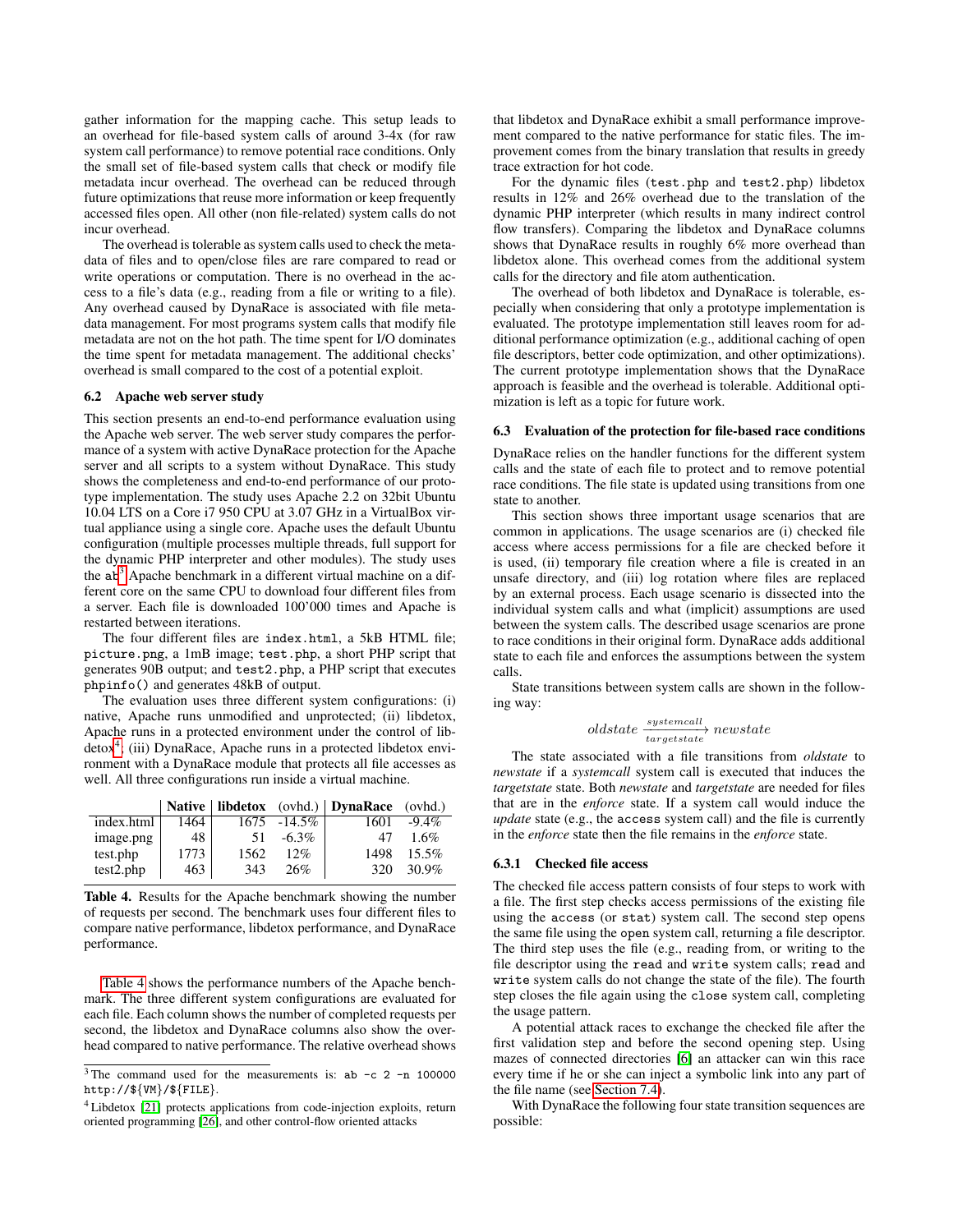The file has not been accessed/used before by the application:

<span id="page-8-0"></span>
$$
new \frac{access}{update} update \frac{open}{enforce} \cdot enforce \frac{close}{retrie} \cdot retire \quad (1)
$$

The file has been used before but was closed by the application:

<span id="page-8-1"></span>
$$
retrie \xrightarrow{access} update \xrightarrow{open} endonce \xrightarrow{close} retire \text{} (2)
$$

The file has been accessed by the application:

<span id="page-8-2"></span>update 
$$
\frac{access}{update}
$$
 update  $\frac{open}{enforce}$  enforce  $\frac{close}{retrie}$  retrieve (3)

The file is still opened by the application:

<span id="page-8-3"></span>
$$
enforce \xrightarrow{access} enforce \xrightarrow{open} -enforce \xrightarrow{close} -enforce
$$
  
\n
$$
= (4)
$$

The above state transition sequences leave no opportunity for a potential attacker to change files between a check system call and a "use" system call. An attacker could swap files in the *update* or *retire* state but not if the current state or next state is *enforced*.

A potential attacker tries to change a file after the access system call and before the open system call. Using the DynaRace states an attacker can change the file only before the access system call in [Equation 1;](#page-8-0) in [Equation 2](#page-8-1) and [Equation 3](#page-8-2) a warning is printed, and in [Equation 4](#page-8-3) the application is terminated with a race condition error message. DynaRace guarantees that in all cases no unchecked file can be injected between the access and the open system call. A potential attacker can change the files before the permissions are checked but never between the permission check and the system call that uses the checked file.

As soon as a file transitions into the *enforce* state the last checked or accessed information is fixed and verified. This setup results in a guarantee to the program that the last checked information of a file is enforced when that information is used later.

# 6.3.2 Temporary file creation

Safe temporary file creation is an important and hard problem. An access test using an access or stat system call first checks that the file does not exist. A following creat system call (or an open system call with the create exclusive flag) then creates the file. An attacker can try to race between the existence check and the file creation to add a link to an already existing file that will then be overwritten.

<span id="page-8-4"></span>
$$
new \xrightarrow{\text{access}} update \xrightarrow{\text{open}} enforce \qquad (5)
$$

[Equation 5](#page-8-4) shows the state transitions when a new file is created. The state information contains a valid directory and the error code for the file after the access or stat system call. The directory where the file will be placed in must exist but the temporary file must not exist.

# 6.3.3 Log rotation

Log rotation is a technique that is used by many daemons to renew/rotate their log files. A daemon opens a log file and writes information to that file. A rotation daemon moves these log files to a different place and signals the original daemon to reopen the log file. The daemon then closes the old file and reopens the log file (which no longer points to the same inode and device id).

DynaRace's *retire* state enables log rotation. When a file is closed it can be reopened even if the metadata of the file has changed. The *retire* state is similar to the *new* state where we do not know anything about the file. The information in the cache is updated and enforced only if there exists a valid set in the cache.

```
lfd = open ( tmp , O_CREAT | O_EXCL | O_WRONLY ,
            0644);
...
if (lfd < 0) {
  unlink (tmp);
}
...
write (lfd, pid_str, 11);
/* unchecked relaxation */
chmod ( tmp , 0444);
...
```
...

Listing 2. TOCTTOU vulnerability in X.org (os/utils.c, C code).

<span id="page-8-5"></span>
$$
enforce \xrightarrow{close} retire \xrightarrow{access} update \xrightarrow{open} enforce
$$
 (6)

[Equation 6](#page-8-5) shows a sequence of system calls that is used during the rotation of a log file. The file is closed by the daemon, checked, and reopened. The access system call following the close system call prints a warning message that the file has changed. The daemon continues in the *update* state and enforces the information from the check when the file is opened.

This scheme leaves a window of opportunity for the attacker where he or she can change the log file after it was closed but before it is accessed. The access check in the daemon catches these attacks and the state information is later enforced.

### 6.4 X.org file permission change vulnerability

Version 1.4 to 1.11.2 of the X.Org X11 X server had a severe TOCTTOU race condition [\[34\]](#page-11-17). The X server creates a temporary lock file and relaxes the permissions of the lock file using unsafe system calls. Any local attacker with permission to run the X server can exploit this vulnerability to set the read permission for any file or directory on the system.

[Listing 2](#page-8-6) shows the code containing the race condition. The variable tmp contains a fixed string of  $/\text{tmp}/\text{txn-lock}$  where X is the n-th X display running on that computer. An attacker executes the SUID X binary as  $P_1$ . The attacker stops  $P_1$  after the write system call and before the chmod system call. In a second execution  $P_2$  of the X binary the open system call fails and the temporary file created by  $P_1$  is removed using the unlink system call. The attacker kills  $P_2$  and links /tmp/.tXn-lock to an arbitrary file (e.g., /etc/shadow) and continues  $P_1$ .  $P_1$  will then set the arbitrary file to world-readable.

DynaRace would protect from this TOCTTOU race condition. As soon as the file identified by the tmp variable is in the *enforce* state it can no longer be modified by a concurrent process. [Equa](#page-8-7)[tion 7](#page-8-7) shows the states for the temporary file for  $P_1$ . Before the chmod system call  $P_1$  is stopped and  $P_2$  depicted in [Equation 8](#page-8-8) is executed.  $P_1$  then continues and DynaRace throws an error because the metadata of the enforced temporary file has changed.

<span id="page-8-7"></span>
$$
P_1: new \xrightarrow{open}_{enforce} \text{enforce} \xrightarrow{chmod} \text{FAIL} \tag{7}
$$

<span id="page-8-8"></span>
$$
P_2: new \xrightarrow{open} \text{enforce} \xrightarrow{retrie} retire
$$
 (8)

## 7. Related work

DynaRace is a dynamic TOCTTOU race detection mechanism that is implemented as a libdetox extension. File-based race detection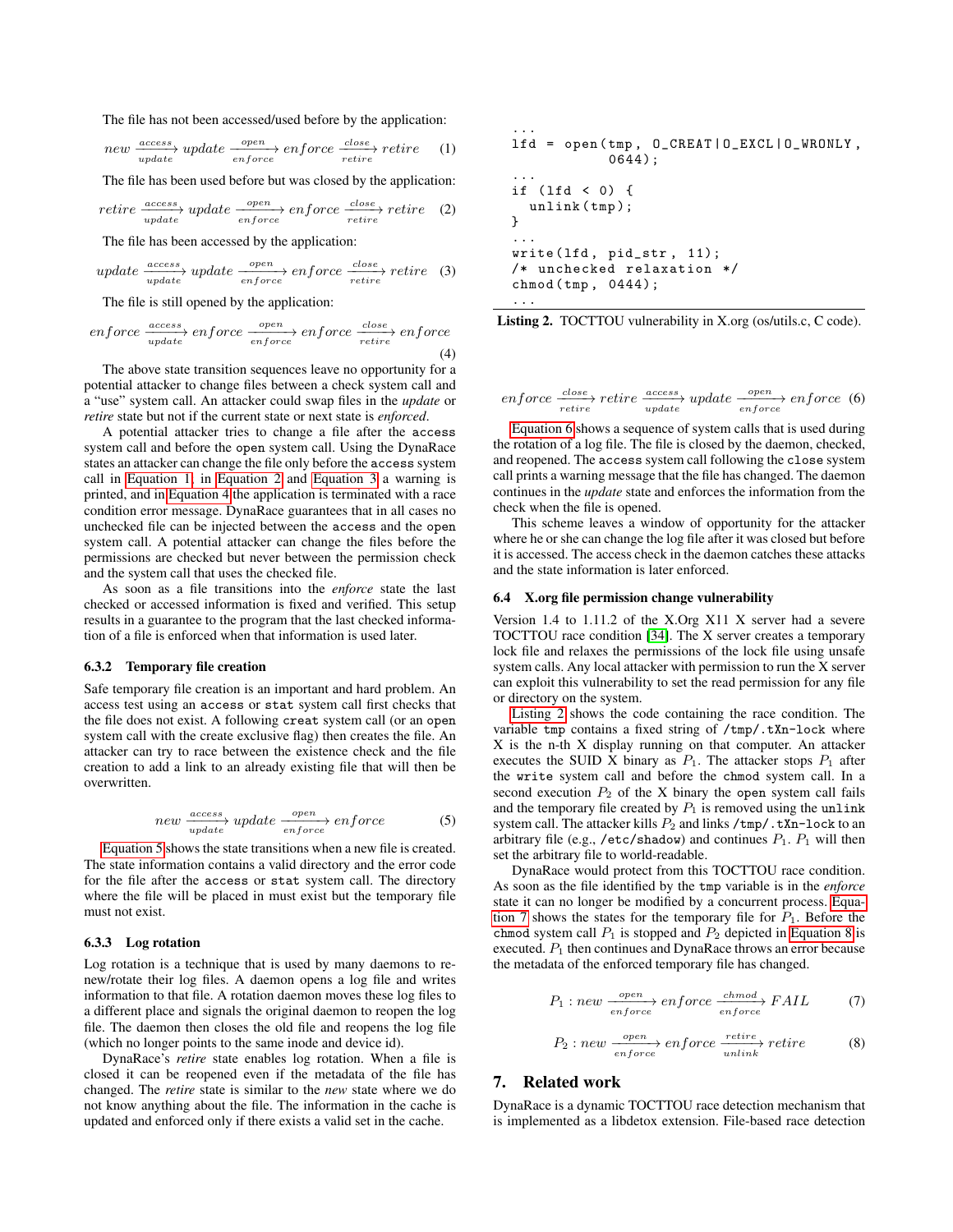can be built on different techniques. Static race detection analyzes the program source code or the binary of the application before execution; dynamic race detection uses code that is added during the compilation of the program to detect races at runtime; dynamic race prevention uses added code to prevent possible races; and novel race-free APIs change the available file system API to remove or reduce potential races.

# 7.1 Static race detection

Static source-code analysis [\[10,](#page-10-7) [11,](#page-11-18) [23,](#page-11-6) [33\]](#page-11-8) can be used to detect potential file-based race conditions. A scanner reads the sourcecode of the application and observes calls to library functions or system calls. If a sequence of calls opens a race condition then the static analysis tool emits a warning.

Static analysis tools often have a high number of false positives because they rely on pattern matching and they cannot use runtime data to verify potential races. Due to the high error rate these approaches are not feasible for online services that must meet some response time constraints.

The DynaRace approach adds state to each accessed file. Due to the classification of system calls into groups and the additional state DynaRace decides for each system call if a potential race condition occurs.

#### 7.2 Dynamic race detection

A dynamic approach can observe all system calls as they happen. These system calls can either be logged and analyzed postmortem [\[18\]](#page-11-3) or an online analysis can evaluate the pair of system calls according to a given policy [\[28\]](#page-11-15). Aggarwal and Jalote [\[3\]](#page-10-4) use static binary translation to add dynamic guards that are executed at runtime.

IntroVirt [\[16\]](#page-11-2) uses OS virtualization and a virtual machine monitor to run predicates outside of the OS scope. These predicates check the health of system software and also check for file race conditions if the programs have the right predicates. Wei and Pu [\[35\]](#page-11-9) enumerate likely TOCTTOU pairs that are used for common tasks. Goyal [\[15\]](#page-11-1) uses the strace framework to collect system call traces and detect TOCTTOU attacks.

The technique of enumerating pairs of system calls misses the opportunity to detect race conditions dynamically between any combination of system calls. This approach is similar to blacklisting several pairs of system calls without looking at all possible combinations. Only an approach like DynaRace that takes care of all file-based system calls can protect from all race conditions. Due to the added state DynaRace looks at all possible combinations and sequences of system calls and therefore provides complete coverage.

# 7.3 Dynamic race prevention

RaceGuard [\[12\]](#page-11-19) defends against several classes of TOCTTOU attacks using an in-kernel cache but is limited for file swap attacks where the file itself is changed from one execution to the other. Tsyrklevich and Yee [\[31\]](#page-11-20) implement pseudo-transactions in a kernel module to detect specific combinations of check/use system calls targeting the same file. Multiple similar approaches followed [\[20,](#page-11-4) [27,](#page-11-7) [32,](#page-11-21) [36\]](#page-11-22).

Several novel race-free APIs have been proposed to replace the POSIX-like system calls for file handling. Some of these novel APIs use transactions to run a set of related system calls atomically [\[22,](#page-11-5) [37\]](#page-11-10). The OS insures that no other application may interfere with these system calls.

Dean and Hu prove that no deterministic solution to prevent races exists (with the set of available system calls in 2004) and introduce a probabilistic way to prevent races [\[13\]](#page-11-0). They rely on the assumption that an attack is unable to win all races. Therefore they propose hardness amplification. Hardness amplification executes the check multiple times in a loop (a so called K-loop) and checks if all results are as expected.

Transactions of system calls need kernel modification. In addition to the new code in the kernel the applications must be rewritten to include transactional code. DynaRace supports a gradual approach that adds protection from file-based TOCTTOU races. Applications and libraries can use a mix of old file-based system calls and new file-based system calls. Using the file-state and the new system calls DynaRace deterministically protects every file-based system call.

### <span id="page-9-1"></span>7.4 Maze-based race attacks

Borisov et al. break the probabilistic approach by enabling an attacker to win all races [\[6\]](#page-10-6). If all races are won by the attacker then the check proposed by Dean and Hu [\[13\]](#page-11-0) is unable to detect the race condition. An attacker constructs so called mazes. A *maze* is a chain of temporary directories that contains a link to the next chain as the leaf. The attacked program needs time to go through the maze (e.g, once for access and once for open) and in that time the attacker swaps the final link.

### <span id="page-9-0"></span>7.5 Hardness amplification-based race protection

Mazières and Kaashoek [\[19\]](#page-11-12) propose an alternate approach that uses inodes (low level file objects) instead of filenames. If the binding between inode and filename is immutable then no file swap race conditions are possible when the target file changes. Tsafrir et al. [\[29,](#page-11-13) [30\]](#page-11-11) implement a similar approach in user-space. Their approaches render the maze attack from Borisov et al. [\[6\]](#page-10-6) impossible. User-space checks guard applications from TOCTTOU attacks. A file is resolved step by step. The algorithm checks for each part of the filename if the current part is a file or a symlink. Files are opened using an approach similar to Dean and Hu [\[13\]](#page-11-0) using a K-loop probabilistic check. Symlinks are opened using a recursive check using the same algorithm.

Chari et al. take a different approach and extend Tsafrir's work to implement a safe-open mechanism [\[9\]](#page-10-5) that ensures that all elements of a path are safe to open by the current user id. Safe file elements can be modified only by the same user or root.

DynaRace introduces a hidden mapping and state cache and rewrites unsafe system calls. This technique gives similar guarantees as Mazières and Kaashoek without the need to change the implementation of the application or the libraries. DynaRace resolves a file step by step similar to Tsafrir et al. but uses safe system calls. Using the new system calls DynaRace is deterministic and does not rely on a probabilistic approach.

# 7.6 System call interposition in binary translators

System call interposition adds an intermediate layer between the application and the operating system. This intermediate layer intercepts every single system call and enables checks based on the system call, the parameters, and the state of the application.

Binary translation is a natural solution to this problem as it translates the running program and can intercept any instruction or any memory location. Static binary translation is limited to statically known code, dynamic binary translation enables loadable modules as well. Dynamic binary translation can be used to weave additional security guards into the running application by modifying the executed machine code with low overhead. libdetox [\[21\]](#page-11-14), Vx32 [\[14\]](#page-11-23), Strata [\[24,](#page-11-24) [25\]](#page-11-25), Program shepherding [\[17\]](#page-11-26), and DynamoRIO [\[7,](#page-10-8) [8\]](#page-10-9) enable low overhead dynamic binary translation.

We choose libdetox for our implementation because it contains many additional security guards that protect the running application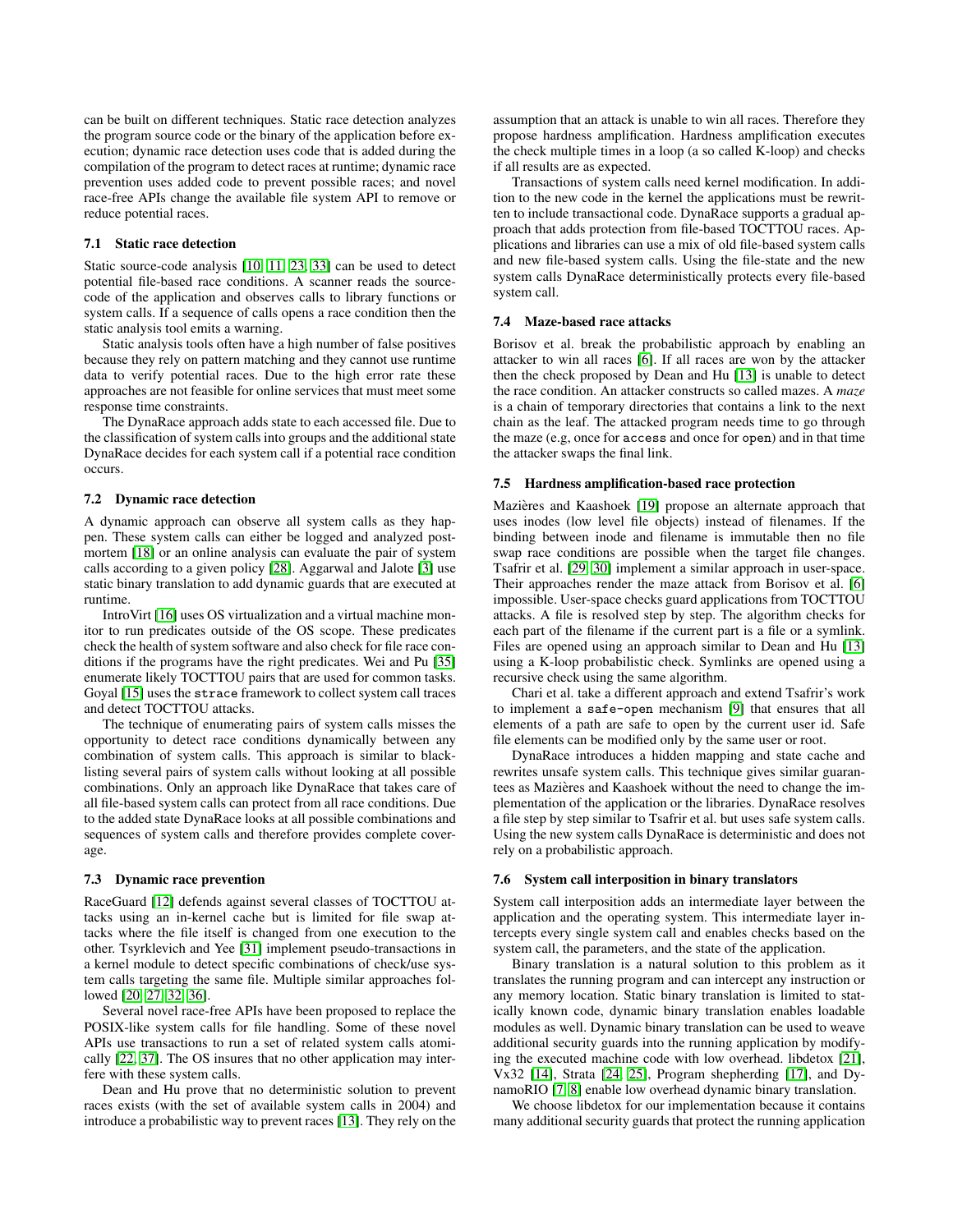from other attack vectors like buffer overflows, code injection, and (to some extent) data attacks.

# 8. Limitations and weaknesses

This section discusses limitations and weaknesses of the DynaRace approach and highlights insights obtained through the DynaRace prototype implementation. The idea of DynaRace is to associate state to each file. Files are identified using a mapping cache that maps filenames to unique inodes and device numbers.

Using the state machine in [Figure 3](#page-2-2) enables specific checks for file-based system calls, whereas the state transitions are decided based on the group that the current system call is in and the state of the file. All usage cases of a file inside an application are covered using the state diagram that never throws an exception if the file has not been changed between different system calls.

The *retire* state enables multiple concurrent processes to modify files in a safe way. Closing a file in one application retires the information in the mapping cache and the application no longer assumes that the state of the file remains the same. Ownership transfers in, e.g., log rotation, are only possible using the special *retire* state.

### 8.1 Retirement schemes

The current implementation keeps all files in the *enforce* state after they have been used with a system call of the *use* group. A possible extension of the state machine in [Figure 3](#page-2-2) would be a retirement scheme for system calls that change the file but do not return an open file descriptor (e.g., chmod, chown, or more general system calls in the *use* group without creat and open).

These system calls do not return an open file descriptor when they are executed. The application does not signal the kernel that it no longer expects to use the associated file (e.g., through the close system call for opened files). DynaRace therefore cannot check if a file is no longer used for these system calls. The retirement scheme for these system calls could be implemented through a timer that starts when the system call is executed. The timer would signal when these files can be retired and the state of the file would move from *enforce* back to *update*, thereby enabling concurrent modification without terminating the program.

A timer is of course a dangerous addition as it opens a new windows of opportunity for an attacker to delay the application until the timer runs out and the file state is no longer enforced. We leave this problem to future work.

### 8.2 Broken (legal) usage scenarios

DynaRace protects from changes to file-metadata from concurrent processes if the file state is enforced (i.e., if the application assumes that information from prior system calls is still valid). Possible broken usage scenarios are concurrent file/directory modification and polling.

If an application works with a file in the *enforce* state and a concurrent process changes the parent directory (e.g., by moving the directory, or by renaming the directory) then the directory verification will fail and an error is thrown. Two concurrent processes also cannot work together on a single file if it is in the enforce state in both processes.

Polling (i.e., checking metadata of the file) from concurrent processes works as long as the file is in the *update* state. If both processes want to work with the file (e.g., reading, writing, changing metadata), then DynaRace will terminate the second application due to a metadata mismatch.

DynaRace limits the number of modifiers of each file to a single process. If multiple processes try to modify a file at the same time then all processes except the first are terminated due to metadata mismatches.

# 9. Conclusion

This paper presents DynaRace, a novel approach to detect and prevent file system races in unmodified applications. DynaRace adds state to each file and keeps metadata for all accessed files in a mapping cache.

File system races are detected if the information in the mapping cache does not match the information of the current file. Our prototype application emits a warning and terminates the application if races are detected.

DynaRace ensures that there are no file-based races possible and dynamically rewrites unsafe system calls into safe versions that are race-free. A benefit of the DynaRace approach is that it protects all file-based system calls. DynaRace allows partial migration of individual libraries to the new set of file-related system calls. The new system calls are no panacea, even with new system calls a programmer still has to worry about the state of individual files. DynaRace removes this burden from the programmer and offers a state-based dynamic approach for all file-related system calls.

Currently programmers have to live with potential races when they use standard system calls, and it is hard to program race-free applications using the new system calls. The DynaRace approach enables programmers to use both the unsafe and the new system calls without the need to add explicit additional safety checks in the application while closing the door to attacks that attempt to exploit file system races.

# 10. Acknowledgments

We thank the anonymous reviewers for their detailed feedback and suggestions on how to improve the paper. Special thanks for pointing out [\[30\]](#page-11-11).

# References

- <span id="page-10-2"></span>[1] New system calls. https://lwn.net/Articles/164887/.
- <span id="page-10-3"></span>[2] openat syscall. http://linux.die.net/man/2/openat.
- <span id="page-10-4"></span>[3] AGGARWAL, A., AND JALOTE, P. Monitoring the security health of software systems. In *ISSRE'06: 17th Int'l Symp. Software Reliability Engineering* (nov. 2006), pp. 146 –158.
- <span id="page-10-0"></span>[4] BISHOP, M. Checking for race conditions in file accesses. Tech. rep., University of California at Davis, 1995.
- <span id="page-10-1"></span>[5] BISHOP, M., AND DILGER, M. Checking for race conditions in file accesses. *Journal for Computing Systems* (1996), 131–152.
- <span id="page-10-6"></span>[6] BORISOV, N., JOHNSON, R., SASTRY, N., AND WAGNER, D. Fixing races for fun and profit: how to abuse atime. In *14th USENIX Security Symposium* (2005), pp. 303–314.
- <span id="page-10-8"></span>[7] BRUENING, D., DUESTERWALD, E., AND AMARASINGHE, S. Design and implementation of a dynamic optimization framework for Windows. In *ACM Workshop Feedback-directed Dyn. Opt. (FDDO-4)* (2001).
- <span id="page-10-9"></span>[8] BRUENING, D., GARNETT, T., AND AMARASINGHE, S. An infrastructure for adaptive dynamic optimization. In *CGO '03* (2003), pp. 265–275.
- <span id="page-10-5"></span>[9] CHARI, S., HALEVI, S., AND VENEMA, W. Where do you want to go today? escalating privileges by pathname manipulation. In *NDSS* (2010).
- <span id="page-10-7"></span>[10] CHEN, H., AND WAGNER, D. MOPS: an infrastructure for examining security properties of software. In *CCS'02: Proc. 9th ACM Conf. Computer and Communications Security* (2002), pp. 235–244.

The source code of the DynaRace framework and additional examples can be downloaded at <http://nebelwelt.net/projects/libdetox>.